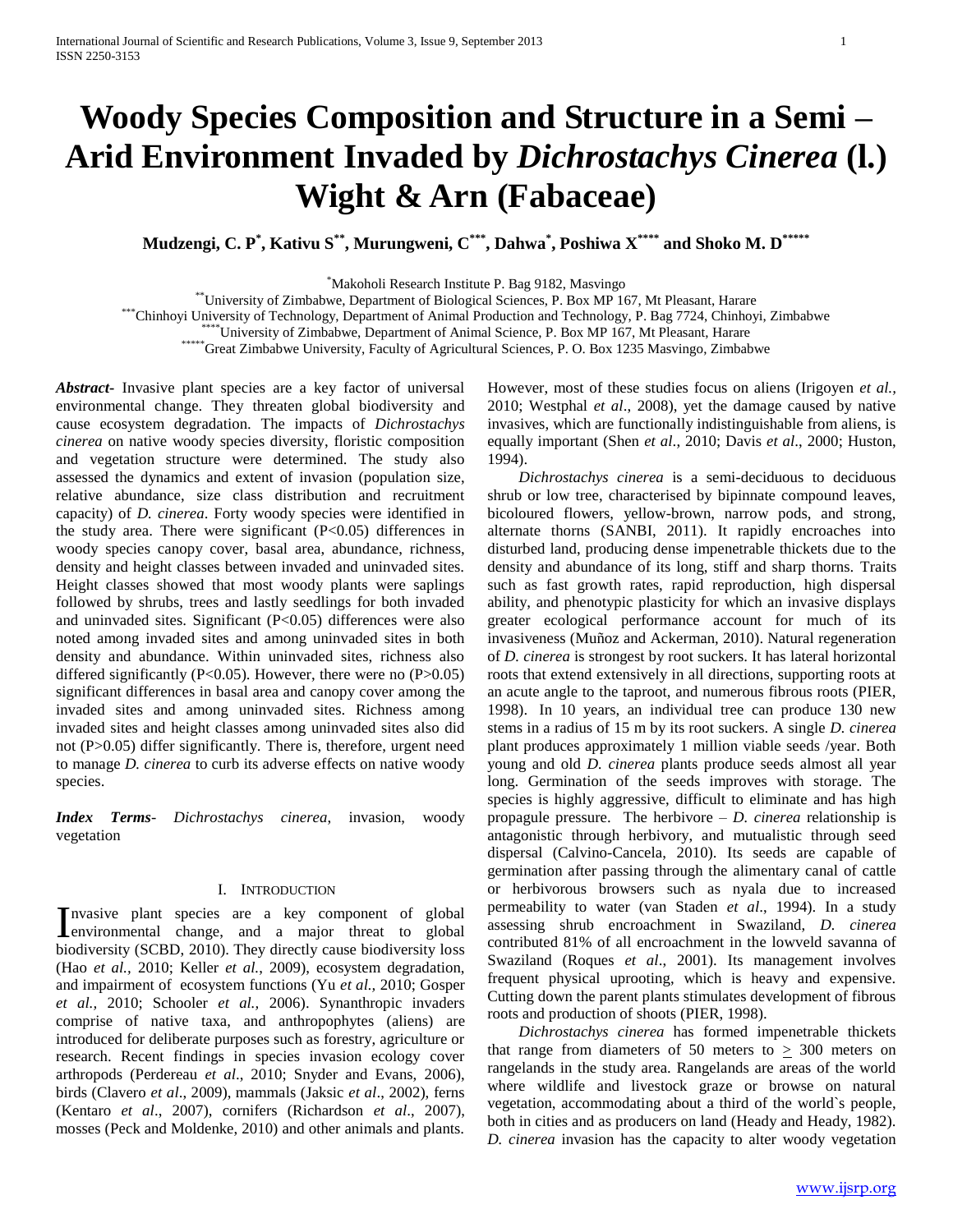structure and composition of rangelands, rendering them more susceptible to shocks and disturbances, less resilient to grazing pressure, and less capable of delivering services. It also minimises visibility for wildlife and livestock when foraging. Impenetrable thickets, mainly consisting of *Acacia spp* and *D. cinerea* are one of the most serious problems in the semi-arid savanna ecosystem of Botswana (Tolsma *et al.,* 1987). They have reduced valuable fodder grasses and subsequently increased the grazing pressure on other species. They have also given rise to the browsing of trees by cattle due to reduction in grasses. By altering vegetation community structure, *D. cinerea* may affect the habitats of most animals and birds. It may also alter fire frequency and increase fire intensity by increasing the standing plant biomass. Greater flame lengths, higher temperatures and greater heat release have all been recorded or predicted for invaders of humid grassland, savannah or fire-prone shrubland ecosystems (Van Wilgen and Richardson, 1985; in Levine *et al*., 2003). The species itself is fire – tolerant. Seedlings of *D. cinerea* survived fire through resprouting (Gambiza and Nefabas, 2007).

 *Dichrostachys cinerea* fixes nitrogen. Woody plants with Nfixing symbionts may inhibit establishment and growth of later successional trees. Schulze *et al* (1991) found that along an aridity gradient in Namibia, while in *Acacia albida* nitrogen fixation was only 2%, it was 49% in *Acacia hereroensis* and *D. cinerea.* The species is also a source of food, animal fodder, firewood and medicine (Banso and Adeyemo, 2007; Smith *et al*., 2005; Mlambo *et al.,* 2004). However, it is considered a threat to agricultural production, and is listed on the Global Invasive Species Database (Fournet, 2005), and on the invasive species list or noxious weed law in North America (CISEH, 2009). A risk assessment for *D. cinerea* in Hawaii and other Pacific Islands noted that the species was 'likely to cause significant ecological or economic harm in Hawaii and on other Pacific Islands' (PIER, 2008).

Identification and comprehension of the ecological factors that influence invasiveness is an important requirement for the management of invasive species (Perdereau *et al*., 2010). Goal 6 of the Convention on Biodiversity (CBD) focuses on controlling invasive species as they are a threat to global biodiversity (SCBD, 2010). Therefore, a study that improves comprehension of the mechanisms behind *D. cinerea* invasion will help to curb the future economic and environmental impacts of invasive native plant species in general.

The objectives of this study are to determine the impact of *D. cinerea* invasion on native woody species diversity, floristic composition and vegetation structure; and to assess the dynamics and extent of this invasion (population size, relative abundance, size class distribution, recruitment capacity/fecundity) on the area.

#### II. MATERIALS AND METHODS

*A. Site* 

The study was carried out in Gokomere Area located 18 km north of Masvingo town, and covering approximately 5800 hectares of land (Figure 1).



### **Figure 1: A GIS map and location of the study area. Map coordinates are in meters, Universal Transverse Mercator Zone 36 South**

The area is located in Natural Region IV (NR IV) of the Zimbabwean ecological classification system (Vincent and Thomas, 1961). It is found at altitude 1163m above sea level, on latitude 19**<sup>0</sup>** 57**ʹ**45**ʹʹ** S and longitude 30**<sup>0</sup>** 46**ʹ**34**ʹʹ**E. On the west, it is bound by Mucheke River, and is characterised by a few small kopjes, semi-vlei areas and granite outcrops. The parent granite is of the dwala type, and the soils are sandy-loams deficient in nitrogen, sulphur and phosphorous. The area experiences mean maximum and minimum temperatures of  $21.8^{\circ}$ C in October, and  $13.3^{\circ}$  C in June respectively. Rainfall is unreliable and mainly falls between November and March. Highest monthly rainfall of 158 mm is mainly recorded in December. The main perennial cover is characterised by *Hyparrhenia spp* while *Terminalia sericea and Combretum spp* are most dominant woody species.

#### *B. Selection of the D. cinerea invaded and uninvaded sampling sites*

The five patches of *D. cinerea* invasion studied were identified using a 2009 Google Earth Satellite Imagery of the area, then verified by ground truthing. They measured  $\sim 1$ hectare each, representing ~10 % of the total invaded area. The first patch was randomly selected and subsequent patches were selected by considering the nearest neighbour plus one method. Patches that did not meet the area criteria were omitted, and the next nearest patch was considered. Five sites not invaded by *D. cinerea*, but adjacent and equal in size to each of the five randomly selected *D. cinerea* patches were also studied.

#### *C. Demarcation of plots, and woody vegetation sampling*

Three 100 m transects were laid down, with one transect passing through the centre of each patch. Each of the other two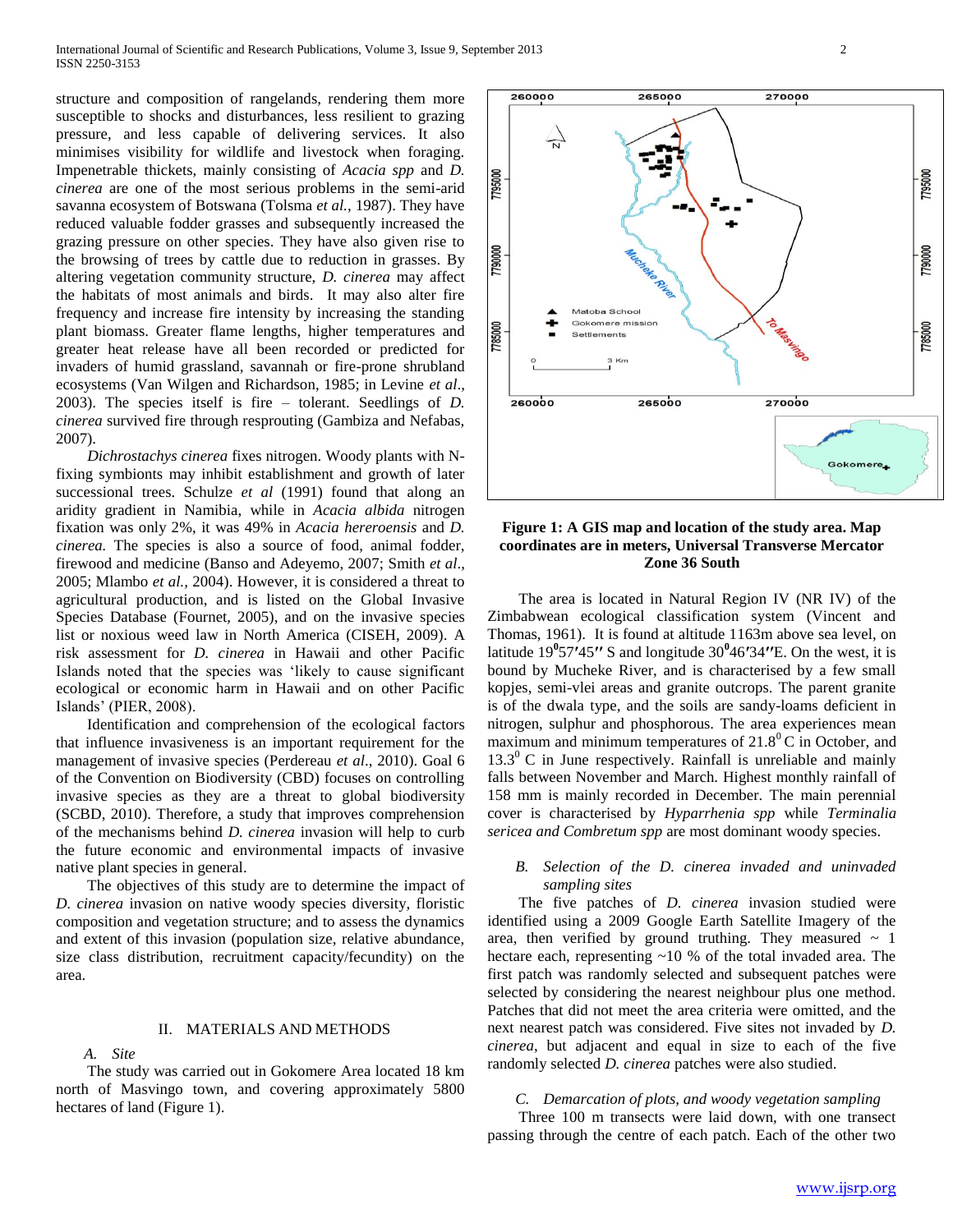transects was laid at equi-distances from the centre and periphery of each patch. Two 10 m x 10 m plots were systematically established on each transect for woody species assessments. The plots were located 50 m from main roads and rivers to reduce road and river effects. Four wooden rods were pegged on the ground to mark the corners of each plot using a 50 m tape measure. A string was used to mark the perimeter of each plot for tree floristic composition and structure assessments. Plot sizes were adopted from Mueller-Dombois and Ellenberg (1974). A Geographical Positioning System (GPS) unit was used to record altitude and location of the plots. Woody vegetation, comprising trees and shrubs, was assessed during the rainy season. Field identification guides (van Wyk and van Wyk, 1997; Carruthers, 1997; Plower and Drummond, 1990) were used to identify woody species encountered in the plots. Canopy structure, growth habit, leaf, bark and other structures were used to differentiate closely related trees. All woody vegetation rooted within the plot, or along plot margins with at least half of the rooted system inside the plot was measured and recorded (Walker, 1976). Height classes for the woody species were modified from Chinuwo *et al* (2010) to define trees, shrubs, saplings and seedlings as: trees- rooted, woody, self-supporting plants with one or a few definite trunks of basal diameter > 0.06 m, and a height of  $\geq 3$  m; shrubs- rooted, woody, self-supporting plants of height of  $1m - 3m$ ; saplings - plants of height  $0.15 m <$ 1 m in height; seedlings - individuals of height  $<$ 0.15 m. Woody vegetation heights, stem circumferences and canopy diameters were recorded.

#### *D. Data analysis*

Basal area, canopy cover, abundance and density of species were analysed. SPSS Version 13 (SPSS, 2004) was used for one

way analyses of variance (ANOVA) of the woody variables. The data obtained from 3 of the 5 invaded sites sampled (Sites 1, 2 and 3), and their respective adjacent uninvaded site (Sites 6, 7 and 8) was tested using independent t-tests to check for significant differences in the various variables measured. The results were compared with those from one way ANOVA done on all invaded and uninvaded sites for the same variables. The two sets of results were similar. One way ANOVA was therefore used to analyse the rest of the data obtained from the field. Multiple comparisons were done to test for significant differences among the plots. Ordination techniques (Principle Component Analysis (PCA) and Cluster Analysis (CA)) were used to arrange sites along axes basing on woody species composition data (McGarigal *et al*., 2002; ter Braak and Smilauer, 1998).

#### III. RESULTS

## *A. Woody vegetation structure*

*Basal Area* 

A total of 40 woody species was recorded for both habitat types, 22 in the invaded plots and 34 in the uninvaded plots. These are shown on the importance curve for the woody species in Figure 2. The invaded sites significantly (P<0.05) differed from the uninvaded sites when compared on the basis of basal area. There were no significant (P>0.05) differences in basal area among the invaded sites, neither were there significant (P>0.05) differences among the uninvaded sites. Higher basal area was recorded on invaded sites.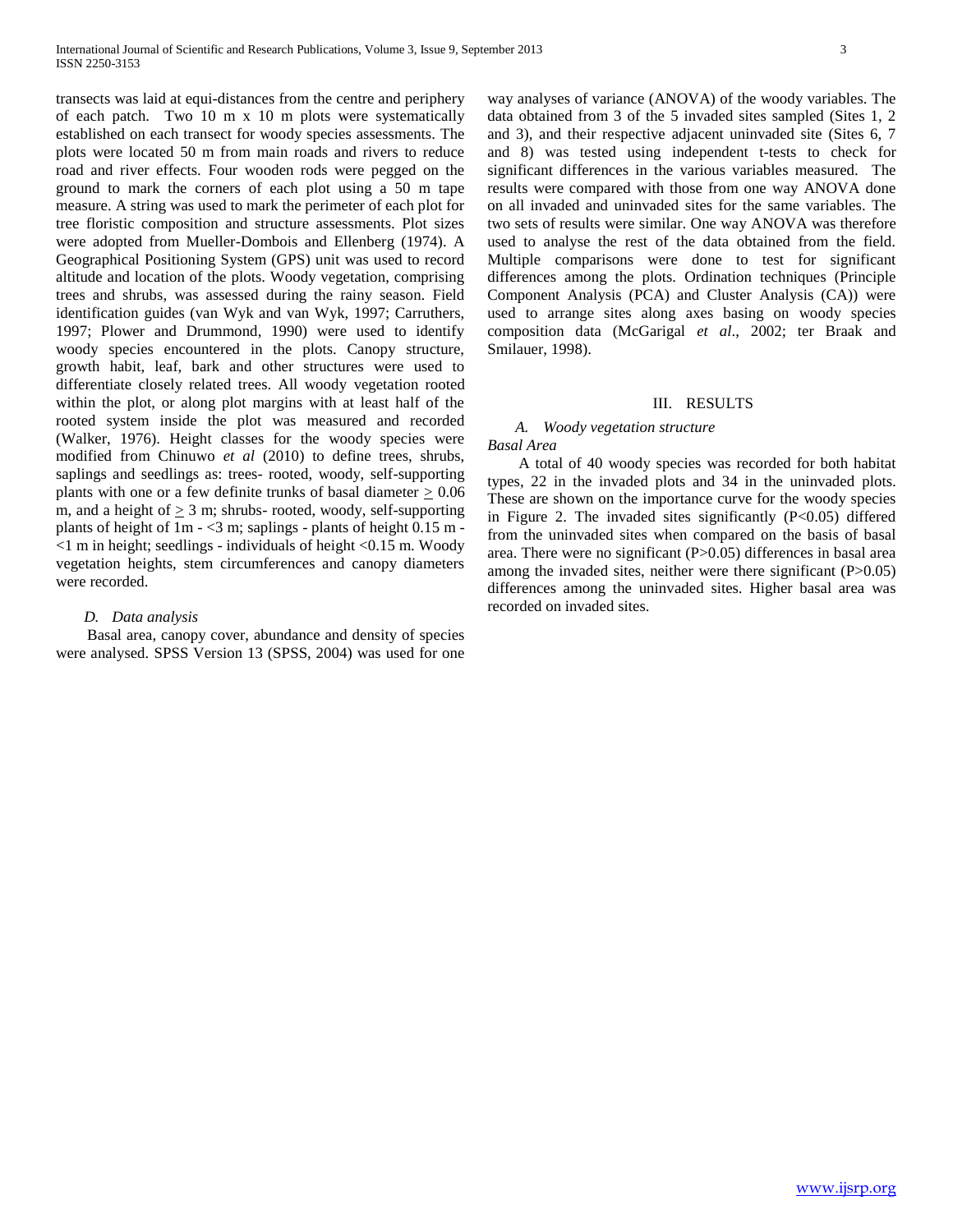

**Figure 2: Species importance curve for woody species**

*D. cinerea, A. karroo, T. sericea, A. sieberiana, P. maprouneifolia and C. imberbe* were the dominant species while *A. tortilis, A. senegalensis, C. apiculatum, L. discolor, L. edulis, L. fraxinifolius, L. javanica, S. incanum, S. cordatum* and *V. colorata* were rare species (Figure 2).

*Tree heights*

Height classes showed that most woody plants were saplings followed by shrubs, trees and lastly seedlings for both invaded and uninvaded sites (Figure 3). A two way analysis of variance showed significant (P<0.05) differences in height classes between invaded and uninvaded sites, and among the invaded sites. The uninvaded sites did not differ significantly (P>0.05) among themselves.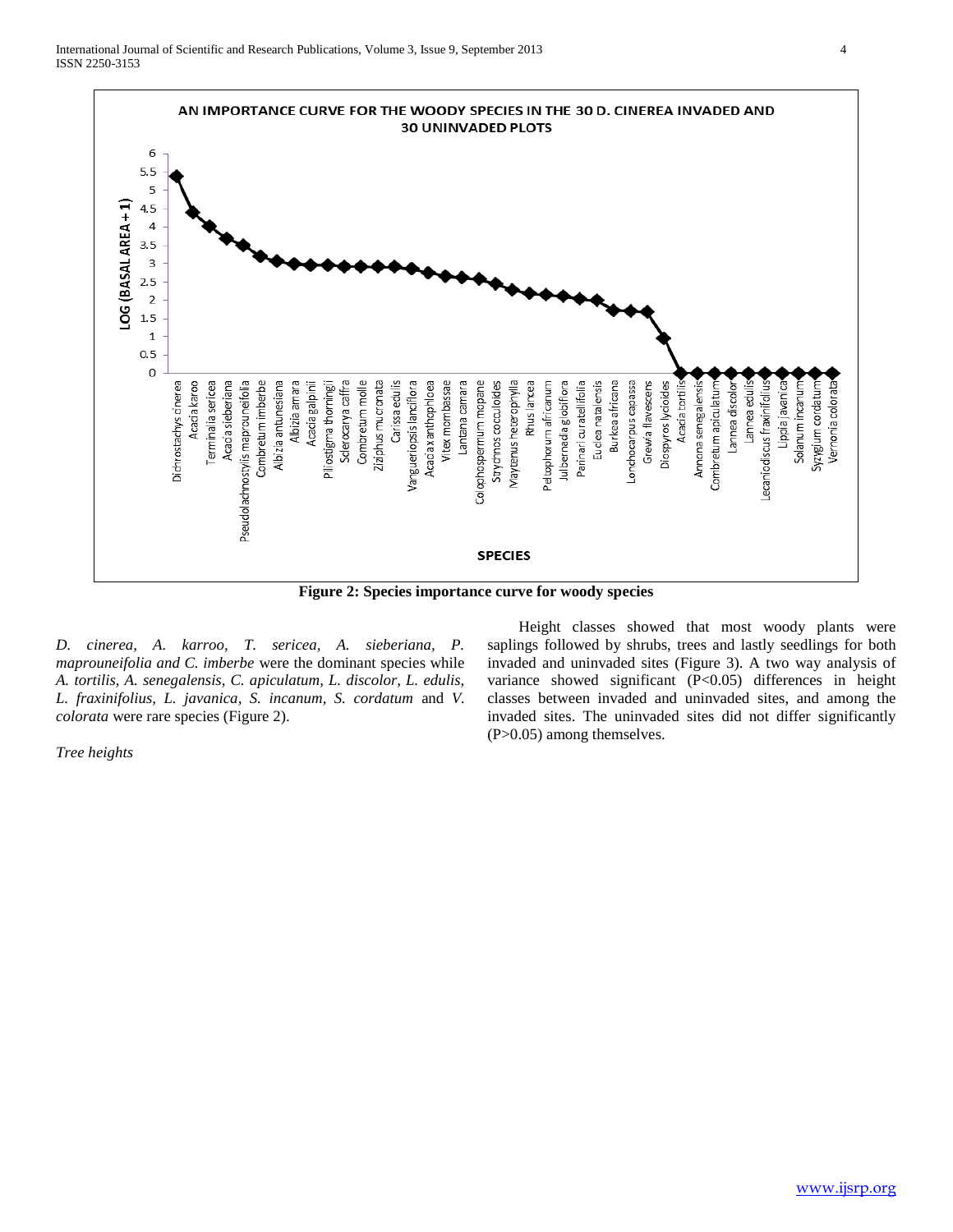

**Figure 3: Size class distribution of woody species in** *D. cinerea* **invaded and uninvaded sites**

*Canopy cover*

Canopy cover from invaded and uninvaded sites was significantly (P<0.05) different. This parameter was not significantly ( $P > 0.05$ ) different among the invaded sites. It was also not significantly (P>0.05) different among the uninvaded sites. A cluster diagram based on principal component analysis of canopy cover measurements separated the invaded plots from the uninvaded plots (Figure 4).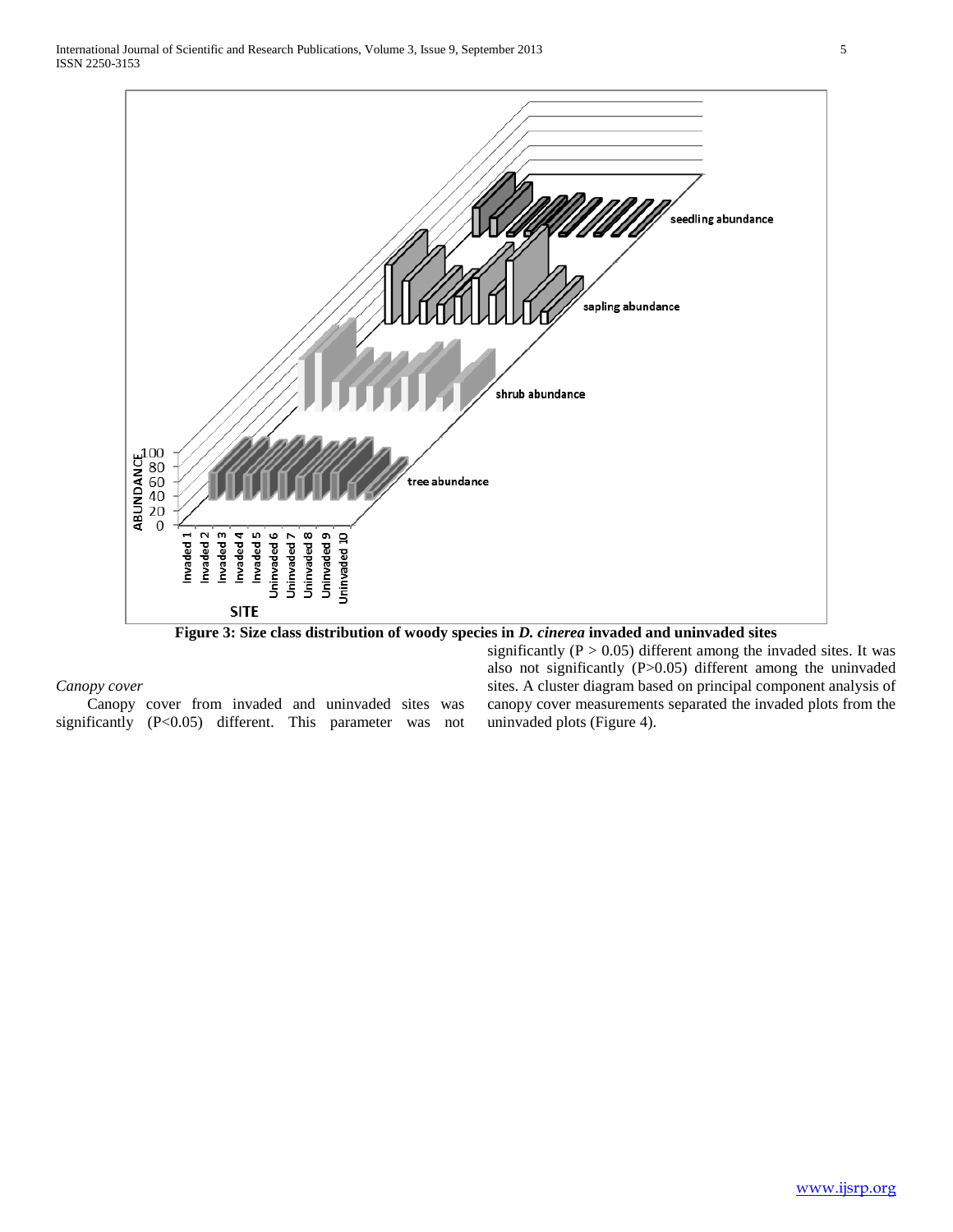

**Figure 4: A Principal Component Analysis plot from canopy cover measurements**

*B. Woody species composition and diversity Density*

The invaded and uninvaded sites differed significantly (P<0.05) in density. Invaded sites differed amongst themselves (P<0.05) as did the uninvaded sites. The highest density was recorded on invaded sites while the lowest density was on uninvaded sites.

#### *Richness*

The uninvaded sites generally had higher species richness than the invaded sites. A one way ANOVA for species richness revealed significant (P<0.05) differences between the invaded and uninvaded sites. The invaded sites did not have significant (P>0.05) differences among themselves However, uninvaded sites differed significantly  $(P<0.05)$  among themselves.

#### *Abundance*

There were significant differences  $(P<0.05)$  in species abundances between invaded and uninvaded sites. The invaded sites differed significantly in abundance (P<0.05) among themselves. There were also significant differences between the uninvaded sites  $(P<0.05)$ . The cluster analysis on Figure 5 shows that the invaded sites formed one group while the uninvaded sites formed their own separate one.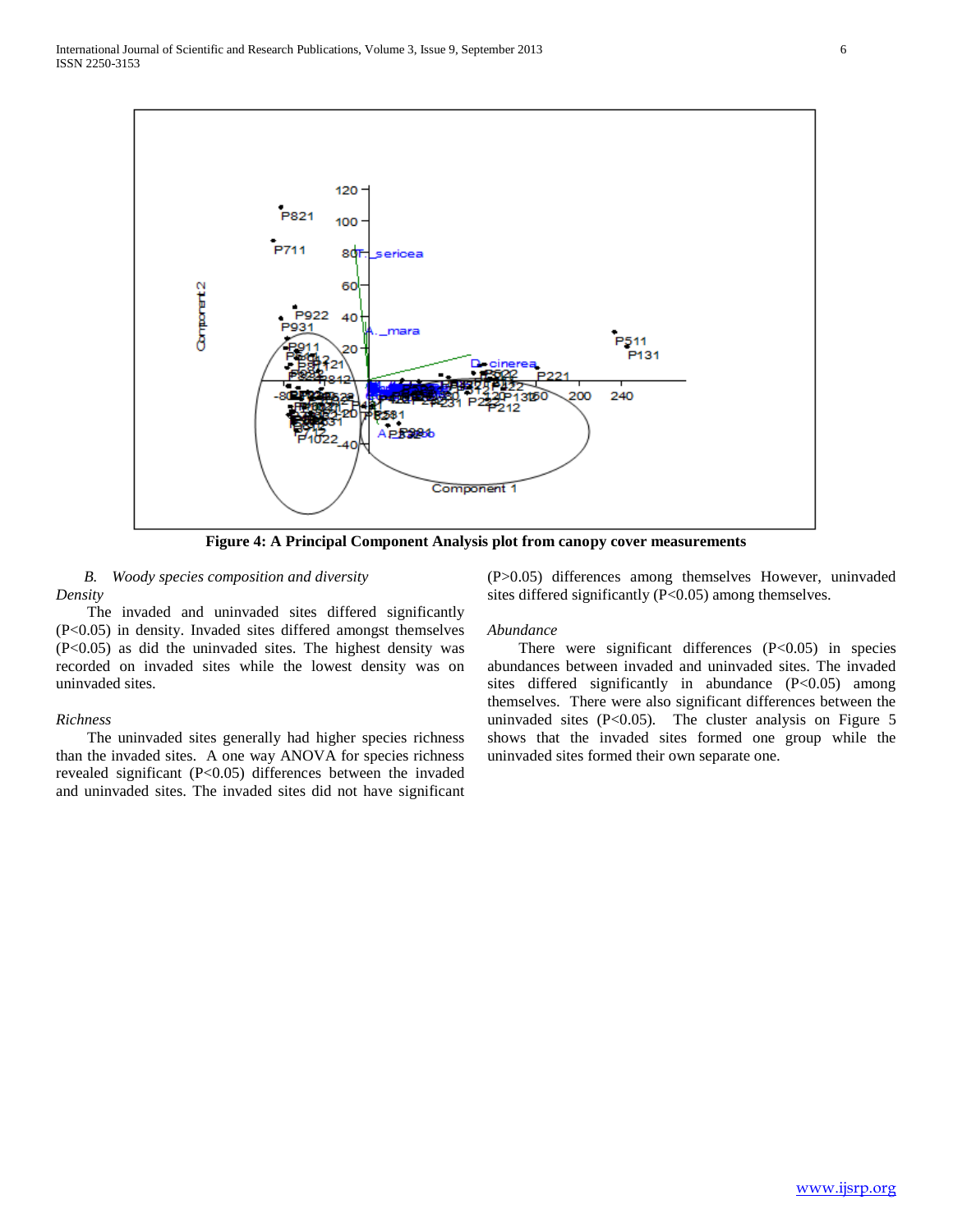

#### **Figure 5: Dendrogram (single linkage, euclidean distances) from cluster analysis of** *D. cinerea* **invaded and uninvaded plots**

#### *C. Diversity indices*

Table 1 shows the evenness and diversity indices for the invaded and uninvaded sites. The invaded sites had higher evenness, Shannon Weiner indices and Simpson`s indices than the uninvaded sites. There were significant  $(P<0.05)$  differences in evenness, Shannon Weiner index and Simpson`s index among the invaded and uninvaded sites.

**Table 1: Species diversities among the invaded and uninvaded sites**

| <b>Diversity index</b>    | <b>Invaded Site</b> | <b>Uninvaded Site</b> |
|---------------------------|---------------------|-----------------------|
| Evenness $e^{\Lambda}H/S$ | $0.351^{\circ}$     | $0.504^b$             |
|                           |                     |                       |
| Shannon H                 | $1.127^{\rm a}$     | $2.104^{b}$           |
| $Simpson_1-D$             | $0.493^a$           | $0.815^{b}$           |

Means in rows with different superscripts are significantly different (*P<0.05*)

#### IV. DISCUSSION

#### *A. Woody vegetation composition and diversity*

Woody species richness, abundance, density and diversity in areas of Gokomere invaded by *Dichrostachys cinerea* have declined. Likewise, Hejda *et al* (2009) report approximately 90 % decreases in species numbers per plot and total number of species recorded in invaded plant communities. Invasive plant species threaten ecosystem function and community diversity, dominating natural systems through suppression of, competition with, and replacement of native species (Kelly *et al*., 2009). They are characterized by mono-specific stands. The dominance that

*D. cinerea* achieves in invaded areas suppresses native woody species (Daehler, 2003) causing lower species richness as observed in the study plots. It is most likely that its vigorous growth characteristic is responsible for its impact on native species. The species also has an extensive and dense root system that is important in propagation and competitive exclusion of other species.

Uninvaded sites were characterized by spatial heterogeneity that resulted in significant differences among sites, hence supporting a variety of species resulting in high species richness. Compared to the dense *D. cinerea* stands, treefall gaps in uninvaded sites create spatial heterogeneity in understory light levels (Canham *et al*., 1990) which is essential for the maintenance of species diversity. The uninvaded sites recorded higher species evenness and Shannon-Weiner and Simpson`s indices than the invaded sites. Hejda *et al* (2009) note reductions in species richness, diversity and evenness in invaded plots compared to uninvaded sites. Similarly, Hartman and McCarthy (2008) state that invasions by Amur honeysuckle (*Lonicera maackii*) are frequently linked to poor individual performance and reduced species diversity. Higher species richness in the uninvaded sites in this study resulted in higher diversities. The invaded sites were dominated by *D. cinerea*, hence they had lower diversity. Holmes and Cowling (1997) also note that invasion by *Acacia saligna* results in declines in fynbos species richness, cover and frequency.

Canham (1985) concludes that the dynamics of canopy recruitment by *Acer saccharum* and *Fagus grandiflora* depended on light penetration through gaps into the understory beneath the northern edges of gaps. Reduced abundance of seedlings of other native species shown in this study could be due to the negative impacts of increased *D. cinerea* canopy cover which may affect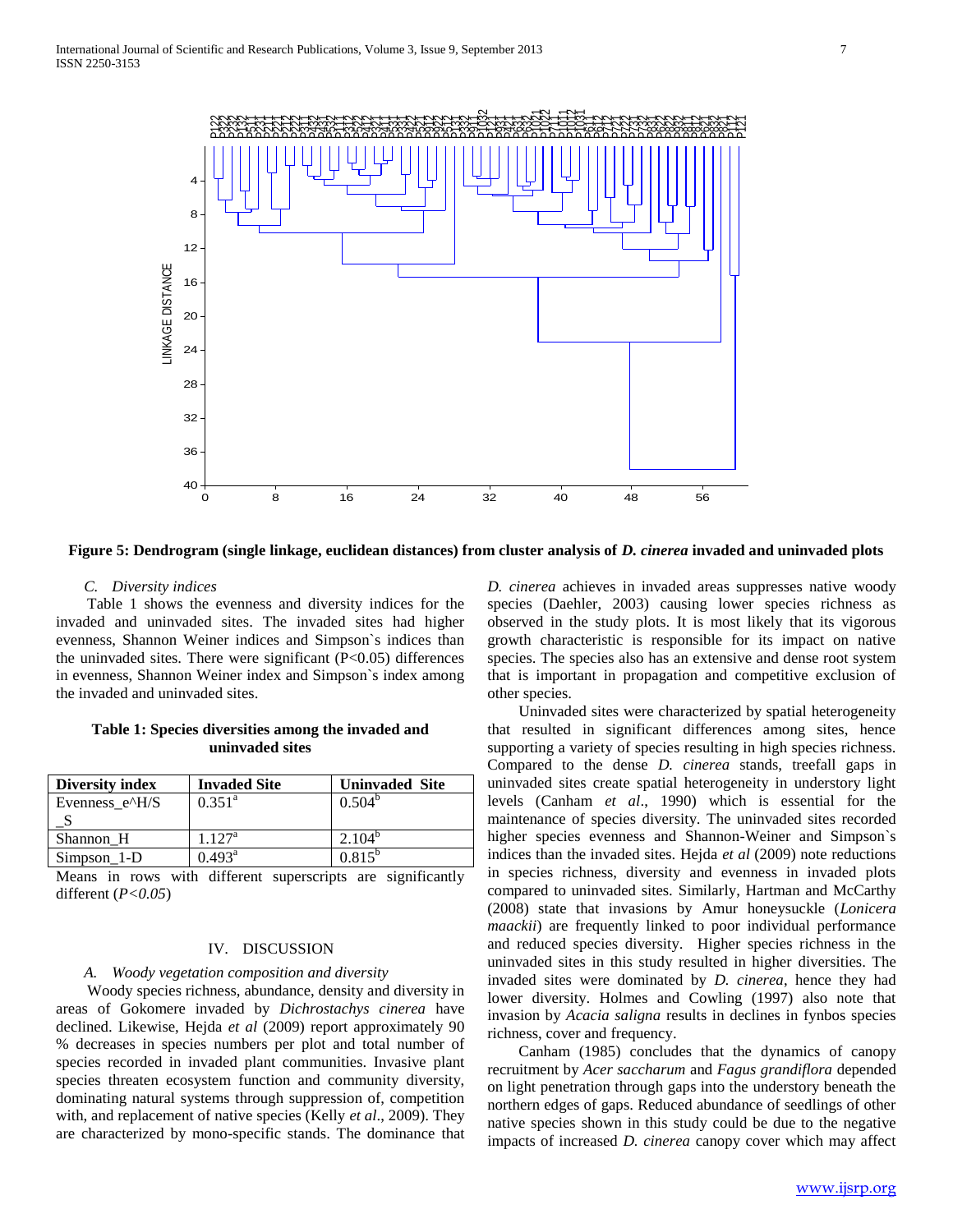shade-intolerant native species. Germination and seedling survival are likely to be affected by light deprivation. Due to higher species richness, uninvaded sites are characterized by different types of litter whose distribution and decomposition cause patchy micro-environmental conditions. These present distinct niches that support proliferation of different woody species in a given area, hence the high diversity indices calculated for uninvaded sites in this study. Most of the woody species abundant in the uninvaded sites were deciduous in nature. They included *T. sericea, B. africana* and *A. amara*. These species contributed to the higher litter in the uninvaded sites compared to the invaded plots which were dominated by *D. cinerea.*

The invaded plots had higher density than the uninvaded plots. *D. cinerea* is propagated through rapid root suckering. It also has high seed germination rates. Immediately after cutting down an adult tree, shoots are formed from the numerous fibrous roots. Seed dispersal of the species is facilitated by both livestock and wildlife that feed on the pods. The species is also a nitrogen fixing tree (Bein *et al*., 1996)., and this ability might be the reason for its rapid growth rate. In a study by Vitousek and Walker (1989), measurements of litter decomposition and nitrogen release, soil nitrogen mineralization, and plant growth in bioassays all demonstrate that nitrogen fixed by the invader *Myrica faya* become available to other organisms. These various biological aspects of *D. cinerea* interact to make the species a successful invader, forming dense impenetrable thickets.

#### *B. Vegetation structure*

This study has shown that *D. cinerea* invaded plots studied were significantly different in woody structure elements from uninvaded plots. The highest canopy cover, basal area and woody species height classes in the invaded sites had greater abundance than in the uninvaded sites. The higher basal area of the invaded sites as compared to uninvaded sites was mainly due to *D. cinerea*. Although most stems of *D. cinerea* in the studied plots had a mean diameter of 7cm each, the species is multistemmed. Given this multi-stem characteristic and its high density, *D. cinerea* therefore had the highest cumulative basal area. The high densities of *Acacia spp* such as *A. karroo* and *A. sieberiana* found in the *D. cinerea* plots had a similar effect. Species that dominated the uninvaded plots were *T. sericea, P. maprouneifolia and C. imberbe.* Although these are single trunked mainly (SANBI, 2008), they form thick trunks. Their high abundances in the uninvaded sites also contributed to high cumulative basal area. The insignificance in difference of basal area of the invaded and uninvaded sites was due to homogeneity in the *D. cinerea* plots, and dominance of species such as *T. sericea* in the uninvaded sites, respectively. An importance curve of the species showed that *D. cinerea* was the most dominant species, followed by *A. karroo, T. sericea, A. sieberiana, P. maprouneifolia* and *C. imberbe.* Rare species like *C. apiculatum, L. discolor, L. edulis, L. javanica, S. incanum* and *S. cordatum*  contributed the least to basal area.

There were significant differences in canopy cover between the invaded and uninvaded sites, but not within invaded plots or within uninvaded sites. *D. cinerea* forms a heavily intertwined overhead canopy which grows faster than other native species.

This characteristic and the dominance of *D. cinerea* in the invaded plots resulted in the higher canopy cover observed unlike in uninvaded sites where differences in occurrence of woody species probably caused the observed variations. *A. karroo* which has a similar canopy to *D. cinerea* also contributed to the observed canopy cover in invaded sites as shown on the principal component analysis diagram, while canopy cover in the uninvaded sites was mostly due to *T. sericea* and *A. amara*. *Albizia amara* is a deciduous tree with a more or less domed crown while *T. sericea* is also deciduous with a light irregular crown (Wild, 1972).

The height class distribution showed the dominance of the saplings followed by the shrubs, trees and lastly seedlings. In assessments of uninvaded and invaded sites, Hartman and McCarthy (2008) note significant reductions in densities in the herb, seedling, and sapling layers and also reduced species richness in the seedling, sapling and herbaceous layers due to invasion. The higher abundance of saplings in this study was probably due to higher survival rate and better competition of saplings as compared to seedlings. Shrubs were more abundant than trees due to the fact that *D. cinerea* mainly occurs as a shrub. Plant species invasion are often associated with a decrease in the abundance of native species, particularly trees, and this is typically interpreted as evidence for direct resource competition between the invader and native species (Meiners, 2007). The higher abundance of seedlings in invaded plots compared to uninvaded plots was most probably due to the high propagule pressure of *D. cinerea* through root suckers and the high germination rate characteristic of the species. This is supported by the fact that seedling richness was lower in the invaded sites with the most abundant seedlings being *D. cinerea* seedlings. According to Lonsdale (1999), seed dispersal or propagule pressure plays a vital role in plant invasions. Forest studies have shown that light is a critical resource affecting growth and mortality, and that many plant invaders are thought to suppress native recruitment by reducing light availability. Holmes and Cowling (1997) report that the long invaded dense *Acacia* canopies intercepted more light than fynbos. *D. cinerea* forms dense canopies that intercept light to the understory vegetation.

#### V. CONCLUSION

The current study has revealed that *D. cinerea* has adverse impacts on native woody species composition and structure. It has also provided strong evidence to show the negative impact the species has on vegetation recruitment and regeneration. These changes in vegetation structure and composition may have important implications on wildlife and livestock habitat, biotic diversity and feed availability. Due to financial constraints and a shorter period of sampling, vegetation assessments were done on only 5 patches of *D. cinerea* during one season. It is recommended that a long term study on a bigger area be done to provide more information on the impact of the species. Analyses of the results compared findings from all the invaded sites against findings from all the uninvaded sites. Future studies could compare each invaded site against its adjacent uninvaded site.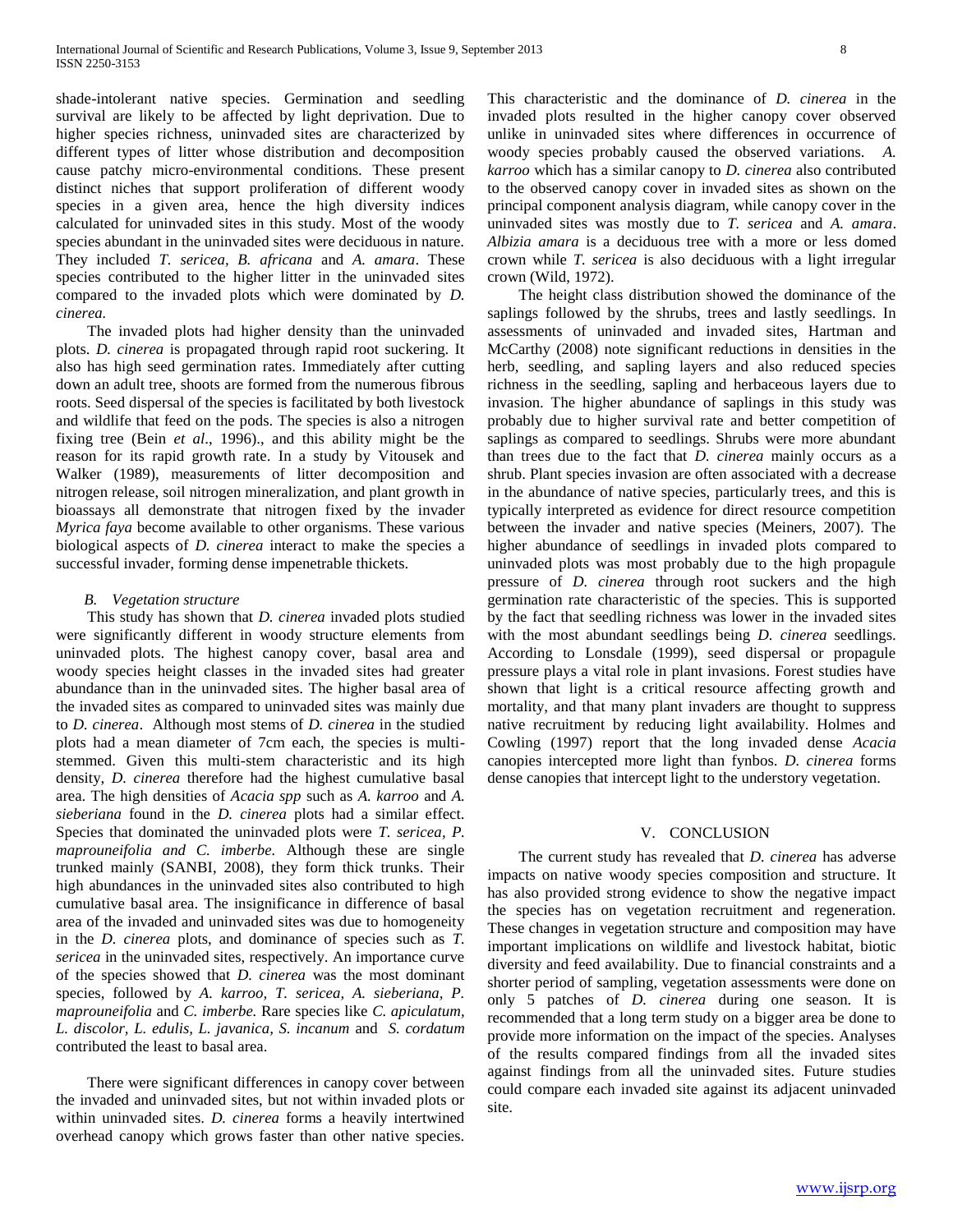#### ACKNOWLEDGMENT

The authors would like to extend profound gratitude Ms Tendai Chiuta,Mr Lovemore Mtata, Mr Innocent Muraza and Mr Agrippa Sithole for assisting with field work. Appreciation also goes to Mr Anthony Mapaura (National Herbarium, Harare) for helping in plant identification, and Mr Mutsambiwa (Soils and Chemistry Laboratory of the University of Zimbabwe) for helping in soil analyses.

#### **REFERENCES**

- [1] Banso, A and Adeyemo, S. O. "Evaluation of antibacterial properties of tannins isolated from Dichrostachys cinerea," African Journal of Biotechnology 6(15), 2007, pp. 1785-1787.
- [2] Bein E; Habte, B; Jaber, A; Birnie, A and Tengnäs, B. "Useful trees and shrubs in Eritrea: Identification, propagation and management for agricultural and pastoral communities," Regional Soil Conservation Unit, Nairobi, 1996.
- [3] Calvino-Cancela, M. "Seed dispersal of alien and native plants by vertebrate herbivores," Biological invasions. 2010, DOI 10.1007/s10530-010-9877-6. Online Paper.
- [4] Canham, C. D. "Suppression and release during canopy recruitment in Acer saccharum," Bulletin of the Torrey Botanical Club, 112, 1985, pp.134-145.
- [5] Canham, C. D; Denslow, J. S; Platt, W. J; Runkle, J. R; Spies, T. A and White, P. S. "Light regimes beneath cloed canopies and treefall gaps in temperate and tropical forests," Canadian Journal of Forest Research 20, 1990, pp. 620-631.
- [6] Carruthers, V (ed), The Wildlife of Southern Africa: A field guide to the animals and plants of the region. Southern Book Publishers, 1997, Western Cape.
- [7] Center for Invasive Species and Ecosystem Health (CISEH), The University of Georgia - Warnell School of Forestry and Natural Resources and College of Agricultural and Environmental Sciences, 2009.
- Chinuwo, T; Gandiwa, E; Mugabe, P. H; Mpofu, I. D. T and Timpong-Lones, E. "Effects of previous cultivation on regeneration of Julbernadia globiflora and Brachystegia spiciformis in gazing areas of Mupfurudzi Resettlement Scheme, Zimbabwe, African Journal of Range and Forage Science 27(1), 2010, pp.45-49.
- [9] Clavero, M; Brotons, L; Pons, P and Sol, D, "Prominent role of invasive species in avian biodiversity loss," Biological Conservation 142, 2009, pp. 2043-2049.
- [10] Daehler, C. C, "Performance's comparisons of co-occurring native and alien invasive plants: Implications for conservation and restoration," Annual Review of Ecology and Systematics 34, 2003, pp.183–211.
- [11] Davis, M. A; Grime, J. P and Thompson, K, "Fluctuating resources in plant communities: A general theory of invasibility," Journal of Ecology 88, 2000, pp.528-534.
- [12] Gambiza, J and Nefabas, L. L, "Fire-tolerance mechanisms of common woody plant species in a semi-arid savanna in south-western Zimbabwe," African journal of Ecology 45, 2007, pp. 550–556.
- [13] Hao, J; Qiang, S; Chrobock, T; van Kleunen, M and Liu, Q, "A test of baker's law: breeding systems of invasive species of Asteraceae in China," Biological Invasions. DOI 10.1007/s10530-010-9850-4. 2010, Online Paper.
- [14] artman, K. M and McCarthy, B. C, " Changes in forest structure and species composition following invasion by a non-indigenous shrub, Amur honeysuckle (Lonicera maackii)," The Journal of the Torrey Botanical Society 135(2), 2008, pp. 245-259.
- [15] Heady, H. F and Heady E. B, Range and Wildlife Management in the Tropics. Longman Group Limited, New York, 1982.
- [16] Hejda, M; Pyšek, P and Jarošík, V, "Impact of invasive plants on the species richness, diversity and composition of invaded communities," Journal of Ecology 97(3), 2009, pp. 393-403.
- [17] Holmes, P. M and Cowling, R. M, "The effects of invasion by Acacia saligna on the guild structure and regeneration capabilities of South African fynbos shrublands," Journal of Applied Ecology 34(2), 1997, pp. 317-332.
- [18] Huston, M. A, Biological Diversity. Cambridge University Press, Cambridge, UK, 1994.
- [19] Irigoyen, A. J; Trobbiani, G; Sgarlatta, M. P and Raffo, M. P, "Effects of the alien algae Undaria pinnatifida (Phaeophyceae, Laminariales) on the diversity and abundance of benthic macrofauna in Golfo Nuevo (Patagonia, Argentina): Potential implications for local food webs," Biological Invasions. DOI: 10.1007/s10530-010-9910-9. 2010, Online Paper.
- [20] Jaksic, F. M; Iriarte, J. A; Jiménez, J. E and Martínez, D. R, "Invaders without frontiers: Cross-border invasions of exotic mammals," Biological Invasions 4, 2002, pp. 157–173.
- [21] Keller, R. P; Lodge, D. M; Lewis, M.A and Shogren, J. F, Bioeconomics of invasive species: Integrating ecology, economics, policy and management. Oxford University Press, Oxford, 2009.
- [22] Kelly, A. B; Small, C. J and Dreyer, G. D, "Vegetation classification and invasive species distribution in natural areas of southern New England," The Journal of the Torrey Botanical Society 136(4), 2009, pp. 500-519.
- [23] Kentaro, M; Rie, M and Yukihiro, M, "Northward invasion and range expansion of the invasive fern Thelypteris dentata (Forssk.) St. John into the urban matrix of three prefectures in Kinki District, Japan," American Fern Journal 97(4), 2009.
- [24] Levine, J. M; Vila`, M; D'Antonio, C. M; Dukes, J. S; Grigulis, K and Lavore, S, "Mechanisms underlying the impacts of exotic plant Invasions," Proceedings of the Royal Society 270, 2003, pp. 775–781.
- [25] Liu, H and Stiling, P, "Testing the enemy release hypothesis: a review and meta-analysis," Biological Invasions 8, 2006, pp. 1535–1545.
- [26] Lonsdale, W. M, "Global patterns of plant invasions and the concept of invasibility. Ecology 80, 1999, pp. 1522-1536.
- [27] McGarigal, K. Cushman, S. and Stafford, S, Multivariate statistics for wildlife and ecology research. Springer-Verlag. New York. Inc, 2000.
- [28] Meiners, J, "Apparent competition: An impact of exotic shrub invasion on tree regeneration," Biological Invasions 9(7), 2007, pp. 849-855.
- [29] Miller, T. E, Kneitel, J. M and Burns, J. H, "Effect of community structure on invasion success and rate," Ecology 83(4), 2002, pp. 898 - 905.
- [30] Mlambo, V; Smith, T; Owen, E; Mould, F. L; Sikosana, J. L. N and Mueller-Harvey, I, "Tanniniferous Dichrostachys cinerea fruits do not require detoxification for goat nutrition: In sacco and in vivo evaluations," Livestock Production Science 90(2-3), 2004, pp. 135-144.
- [31] Mueller-Dombois, D. and Ellenberg, H, Aims and Methods of Vegetation Ecology. John Wiley and Sons, New York, 1974.
- [32] Muñoz, M. C and Ackerman, J. D, "Spatial distribution and performance of native and invasive Ardisia (Myrsinaceae) species in Puerto Rico: The anatomy of an invasion," Biological Invasions. DOI 10.1007/s10530-010- 9912-7, 2010, Online paper.
- [33] Pacific Island Ecosystem at Risk (PIER), Dichrostachys cinerea. www.hear.org/pier/index.html, 2008.
- [34] Peck, J. E and Moldenke, A. R, "Identifying pathways of biological invasion: Can commercial moss harbour potential stowaways?" Biological Invasions 12, 2010, pp. 2395–2398.
- [35] Perdereau, E; Dedeine, F; Christidés, J. P; Dupont, S and Bagnéres, A. G, "Competition between invasive and indigenous species: an insular case study of subterranean termites," Biological Invasions. DOI 10.1007/s10530- 010-9906-5. 2010, Online paper.
- [36] Plower, D. C. H. and Drummond, R. B, Wild Flowers of Zimbabwe (Revised edition): A Guide to Some of the Common Wild Flowers of Zimbabwe. Longman Zimbabwe, Harare, 1990.
- [37] Richardson, D. M; van Wilgen, B. W and Nunéz, M. A, "Alien conifer invasions in South America: Short fuse burning?" Biological Invasions. 2007.Online paper.
- [38] Roques, K. G, O'Connor, T. G and Watkinson, A. R, "Dynamics of shrub encroachment in an African savanna: Relative influences of fire, herbivory, rainfall and density dependence," Journal of Applied Ecology 38, 2001, pp. 268-280.
- [39] Schooler, S. S; McEvoy, P. B and Coombs, E. M, "Negative per capita effects of purple loosestrife and reed canary grass on plant diversity of wetland communities," Diversity Distributions 12, 2006, pp. 351–363.
- [40] Schulze, E. D; Gebauer, G; Ziegler, H and Lange, O. L, "Estimates of nitrogen fixation by trees on an aridity gradient in Namibia,"Oecologia 88 (3), 1991, pp. 451-455.